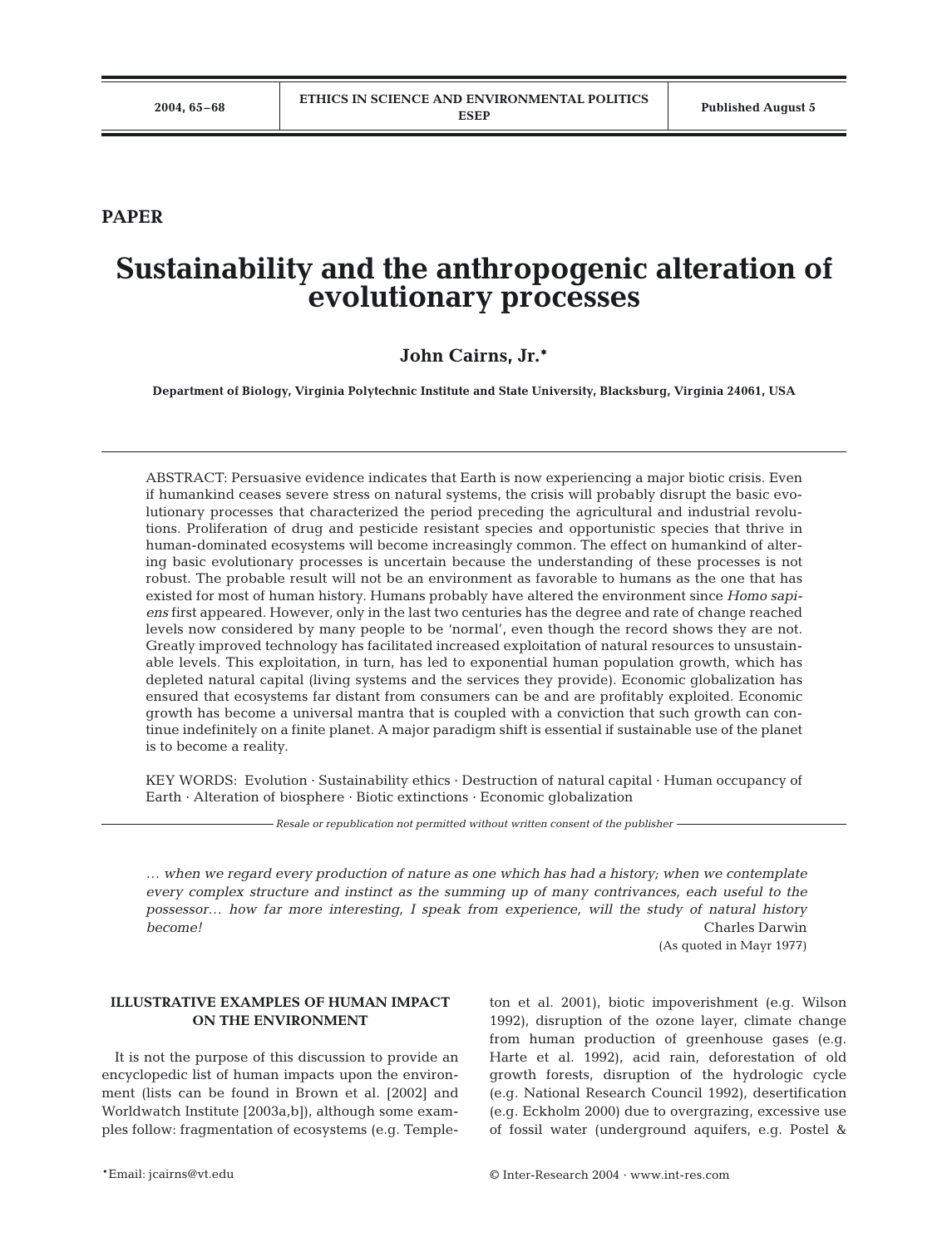Vickers 2004), sea level rise due to melting of glaciers<sup>1</sup>, soil erosion, declining ocean fisheries due to overharvesting, displacement of non-human species caused by exponential human population growth (e.g. Ehrlich & Ehrlich 1990), damage by exposure to hazardous substances (e.g. Hoffman et al. 2003), introduction of alien species (e.g. Cairns & Bidwell 1996), dramatic reduction of population size of many species, homogenization of biotas, and gross reduction of entire sectors of some biomes (e.g. Raup 1991). Unless human assaults on the environment are markedly diminished, the planet will be less habitable for both present and future generations of humans. What is lacking is major attention to the evolutionary consequences of these impacts.

#### **THE EVOLUTIONARY FUTURE IS UNCERTAIN**

Although scientists cannot reliably predict the species that will comprise ecosystems in the future, significant estimates can be offered about the ways in which human impacts will affect evolutionary processes. Although Myers gave attention to this issue as early as 1985, the first major attention occurred in 2000 at a US National Academy of Sciences Colloquium (Myers & Knoll 2000). The temporal and spatial spans of evolutionary processes are impressive (e.g. Ehrlich 2000). One factor is certain — evolutionary processes will affect humankind's quest for sustainable use of the planet.

Of course, evolutionary future, in every sense, is always uncertain. However, uncertainty can be reduced if humankind attempts to maintain the conditions favorable to *Homo sapiens*. Most discussions of evolution are ex post facto. However, as Hardin (1999) notes, doing nothing is not a viable option because nothing never happens. Various statistical approaches can determine uncertainty; consequently, means exist for determining practices that are likely to reduce uncertainty, i.e. means for determining which practices are unsustainable and which show promise of being sustainable. The introduction to the National Academy of Sciences Colloquium edited by Myers and Knoll (2000) provides many illustrations of alterations of evolutionary practices that pose major obstacles to achieving sustainability because they have precipitated a biotic crisis.

Despite the critical importance of evolutionary processes, little attention has been given to them in publications on sustainable development, sustainability,

and sustainable use of the planet, although some literature does exist (e.g. Cairns in press). However, the precautionary principle (e.g. Tickner 2003, p. xiii–xiv) states: 'When an activity raises threats of harm to human health or the environment, precautionary measures should be taken even if some cause and effect relationships are not fully established scientifically.' The 1998 Wingspread statement listed four central components of the principle: (1) taking preventative action in the face of uncertainty, (2) shifting burdens (of proof) onto proponents of potentially harmful activities, (3) exploring a wide range of alternatives to possibly harmful activities, and (4) increasing public participation in decision-making.

Some publications offer general guidance for reducing uncertainty and provide illustrations of attributes of both healthy and unhealthy ecosystems (e.g. National Research Council 2000) and trends that are likely to have both beneficial and adverse effects upon the environment (National Academy of Engineering 1997). The measurements of ecological footprint size for both individuals and societies (e.g. Wackernagel & Rees 1996) provide a means of reducing human impact on Earth. Anderson (1998) provides examples of moving toward a sustainable enterprise that should markedly reduce the human impact on evolutionary processes. The National Academy of Engineering (1996) provides insights on the reduction of engineering impacts upon ecosystems. Hawken et al. (1999) provide practical evidence that corporations that reduce environmental impact can still generate satisfactory profits. Clearly, much can be done now to reduce human impact on evolutionary processes by ensuring the maintenance of healthy ecosystems and restoring damaged ecosystems (e.g. National Research Council 1992).

## **EVOLUTIONARY ALTERATION OF HUMAN PROCESSES**

Ancient Greeks believed the Earth was a living goddess named Gaia (Lovelock 1972, 1979). The Gaia hypothesis supposes Earth to be alive (Lovelock 1988) and assumes that the atmosphere, the oceans, the climate, and the crust of Earth are regulated at a state comfortable for life because of the behavior of living organisms. *Homo sapiens* happens to be one beneficiary of the processes that produce the conditions favorable to Earth's present species. However, drastic alteration of the biosphere may result in a different set of conditions that still may be favorable to life, but not necessarily to *H. sapiens*. Thus, the Gaia hypothesis proposes that the biosphere is a highly integrated and self-organized or controlled system. However, individual organisms and complex ecological systems have

<sup>1</sup> See Lean G (2003) Melting ice 'will swamp capitals.' [http://news.independent.co.uk/world/environment/story.jsp](http://news.independent.co.uk/world/environment/story.jsp?story=470838) ?story=470838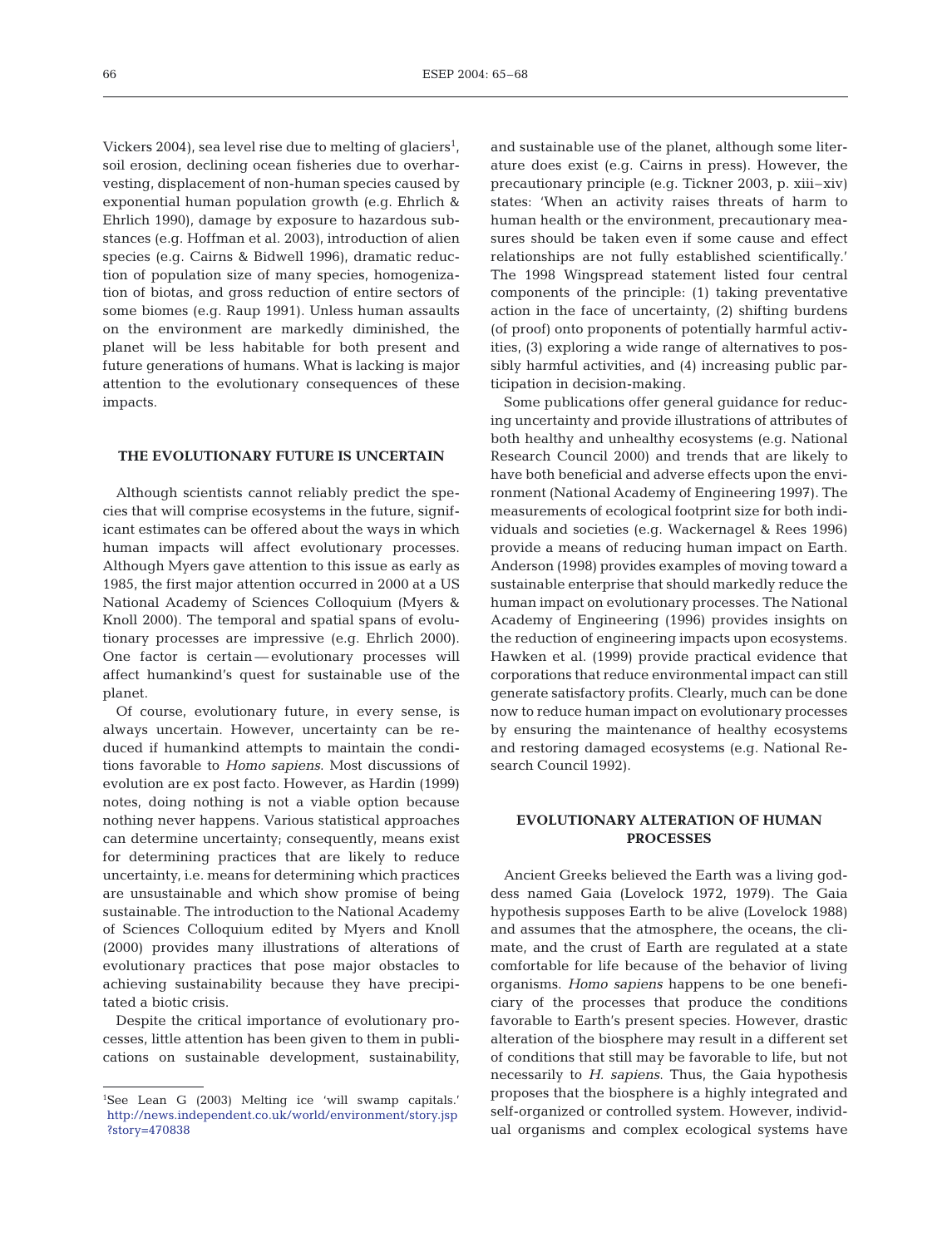important differences. Odum (1997) notes that the organism has set-point controls that maintain steady states at limits (homeostasis), while ecosystems have no set-point controls. In the ecosystem, positive and negative feedback maintains pulsing states at limits (homeorhesis). The absence of set-point controls persuades many scientists that ecosystems and the biosphere do not function as cybernetic systems, although most acknowledge that organisms play major roles in the control of the chemistry of the atmosphere and the oceans (e.g. Kerr 1988). In short, as Odum (1997) remarks, although the biosphere has exhibited the resilience and stability to recover in past ages, this history is no reason to be complacent about the resilience of present life-support systems. Clearly, human abuse of natural systems will have consequences that will affect the benign conditions humans take for granted.

#### **EARTH RIGHTS AND HUMAN RIGHTS**

How ironic that some nation-states, that proclaim the necessity for human rights, have the largest ecological footprint and, therefore, the greatest impact on the living Earth. Continued unsustainable practices that damage Earth's ecological life support system will markedly affect human society and even human survival. Compassion for Earth is inextricably linked to compassion for posterity (i.e. sustainable use of the planet) for which humankind has an ethical responsibility.

Both the journals and books of the Eco-Ethics International Union provide information on the obligation of the present generation to future generations. In addition, Agyeman et al. (2003) also discuss sustainable practices and posterity.

The Random House Dictionary, 2nd edition, defines abuse as 'to use wrongly or improperly'. In this context, abuse refers to any practice or action that damages ecological integrity. Of course, any use will have an impact, but, preferably, the use will be mutualistic. Using without abusing is the sine qua non of sustainability. Fuller was the first to recognize that events in higher levels of organization are never predicted by examining the lower levels of complexity (e.g. Gerber 2001). Gaia is the whole of which humankind is an influential part.

Peacock (1990) writes of a continuity over time that the home place provides, including a love that extends not only to humans but between other beings as well. Surely this concept of interconnectedness is crucial to both Earth's rights and human rights. Lovelock (1979, 1988) visualized interconnectedness when he developed the Gaia hypothesis. Shepard (1973) focuses on humankind's interactions with natural systems and use of natural systems. Sustainability ethics is intimately associated with both the Gaia hypothesis and evolutionary processes, especially those favorable to the continued existence of *Homo sapiens* on the planet. Preserving the present environment that is so favorable to humans is essential to the preservation of the species. This preservation is both ethical and an act of enlightened self interest. Humankind should always have a compassion for posterity and avoid disrupting evolutionary processes in a way that might endanger the species.

#### **THE PERSISTENCE OF EVOLUTIONARY PROCESSES**

Whatever humankind does, life will probably persist on Earth until the sun dies. Humans may alter evolutionary processes, but they cannot stop them. The previous great extinctions and the recovery from them confirm the resiliency of evolutionary processes. However, paleontological records show that, while evolutionary processes persist, individual species may not. Earth may have 15,000 million years remaining before its end (Dixon & Adams 2003). The persistence of humans for this remarkable time span is by no means assured. Aided by a group of scientific consultants, Dixon and Adams (2003) speculate on the post-human inhabitants of Earth from 5 to 200 million years from now — following the sixth mass extinction for which humans are not entirely responsible, but to which they make a significant contribution. However, Dixon and Adams (2003) consider the removal of humankind's domineering presence — what might evolutionary processes then produce?

The overall diversity of life forms on Earth has increased despite five successive mass extinctions. The sixth, now in progress, is characterized by humaninfluenced destruction of natural capital. The loss of natural capital will almost certainly have major adverse effects upon both human society and evolutionary processes. The nature of future evolution will be determined by the species and evolutionary processes that survived human influence. In a world without anthropogenic stress, genetic variation and natural selection will decide the fate of life on Earth. Humankind must move from ecological and evolutionary theory to adopting sustainable practices (e.g. Hawken et al. 1999, Ehrlich 2000, Norton 2003).

### **CONCLUSIONS**

By living sustainably, humankind is more likely to preserve evolutionary processes (and successful incumbent species) that have produced such a favor